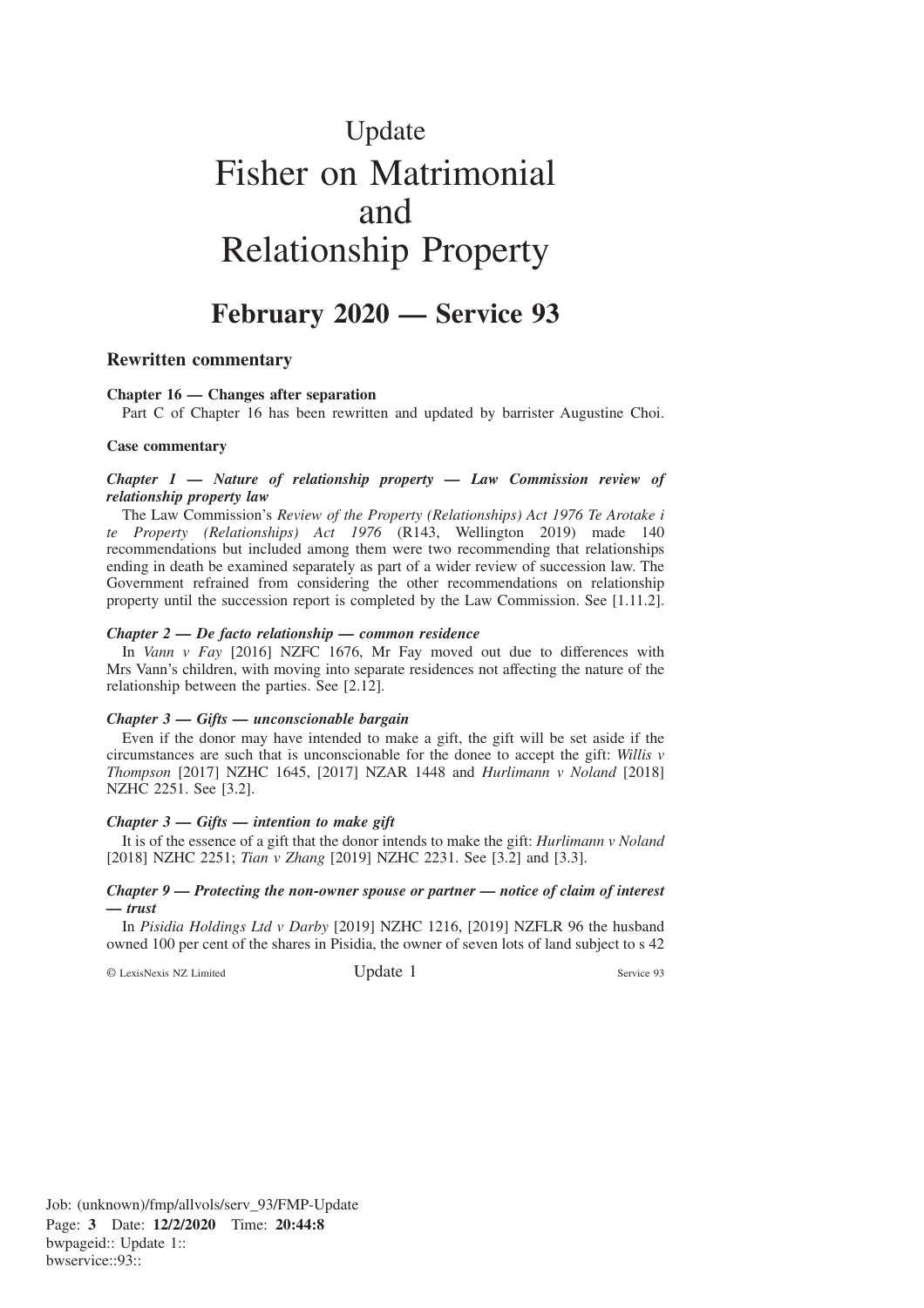notices. The shareholding was transferred to a trust. It was held that, even if *Clayton v Clayton* [2016] NZSC 29, [2016] 1 NZLR 551, [2016] NZFLR 230 applied, this did not mean that either spouse had a claim to the land (as opposed to an interest in the trust). See [9.17] and [9.28].

# *Chapter 9 — Protecting the non-owner spouse or partner — notice of claim of interest — constructive trust*

In *Parry v Parry* [2019] NZHC 2388, [2019] NZFLR 215, the wife was relying on a constructive trust claim. Associate Judge Paulsen held this would not be a claim to an interest under s 42(1) of the Property (Relationships) Act 1976. On the facts of *Parry*, a constructive trust could not be established anyway. See [9.17].

#### *Chapter 9 — Protecting the non-owner spouse or partner — notice of claim of interest — de facto relationship*

A s 42 notice was lifted in *Selak v Smith* [2019] NZHC 1487, [2019] NZFLR 188 per Associate Judge Bell because the parties' de facto relationship was one of short duration (less than three years) and the conditions in s 14A for bringing such a relationship under the Property (Relationships) Act 1976 were not satisfied. See [9.29].

#### *Chapter 10 — Meaning and value of property — date of acquisition of fresh rights to property — insolvency*

In *Goldstone v Goldstone* [2019] NZHC 1649 a husband and wife had jointly owned a family home. Prior to their separation, both parties were adjudicated bankrupt; after their separation, the Official Assignee disclaimed the property as being an item of onerous property. Under the Insolvency Act 2006, the High Court vested the property in the husband alone, declaring that as his interest in the property was acquired after the separation, the property was not either relationship property or separate property that would come within the jurisdiction of the Family Court under the Property (Relationships) Act 1976. See [10.8].

#### *Chapter 11 — Classification of property — estate planning gifting programmes*

In *Cossio v Cossio* [2018] NZHC 2779, [2019] NZFLR 156 shares were acquired by a son from his father for full value, the purchase price being fully funded by a loan from the father to the son. The Court held, on the authority of *Mills v Dowdall* [1983] NZLR 154; (1983) 2 NZFLR 210, that the shares were relationship property pursuant to (now) s 8(1)(e) of the Property (Relationships) Act 1976. Leave to appeal against that decision has been given by the Court of Appeal: *Cossio v Cossio* [2019] NZCA 349. See [11.60].

# *Chapter 15 — Debts — relationship debt — incurred for benefit of spouses or partners*

In *Penn v McQueen* [2019] NZHC 2192, [2019] NZFLR 241, Katz J took the view that a loan from the husband's mother taken out to renovate a London UK house but also used for living expenses was a relationship debt under s  $20(1)(d)$ . See [15.6], [15.10] and [15.14].

# *Chapter 17 — Division where spouse or partner dies — final distribution*

In *McConkey v Clarke* [2019] NZHC 924, [2019] NZFLR 170 it was submitted that the term "final distribution" should be interpreted in accordance with the decision of the Family Court in *Re Estate of Herbert* [2007] NZFLR 844 where it was held that the cases decided under the Matrimonial Property Act 1963 and the Law Reform (Testamentary Promises) Act 1949 could not be imported into the Property (Relationships) Act 1976. The